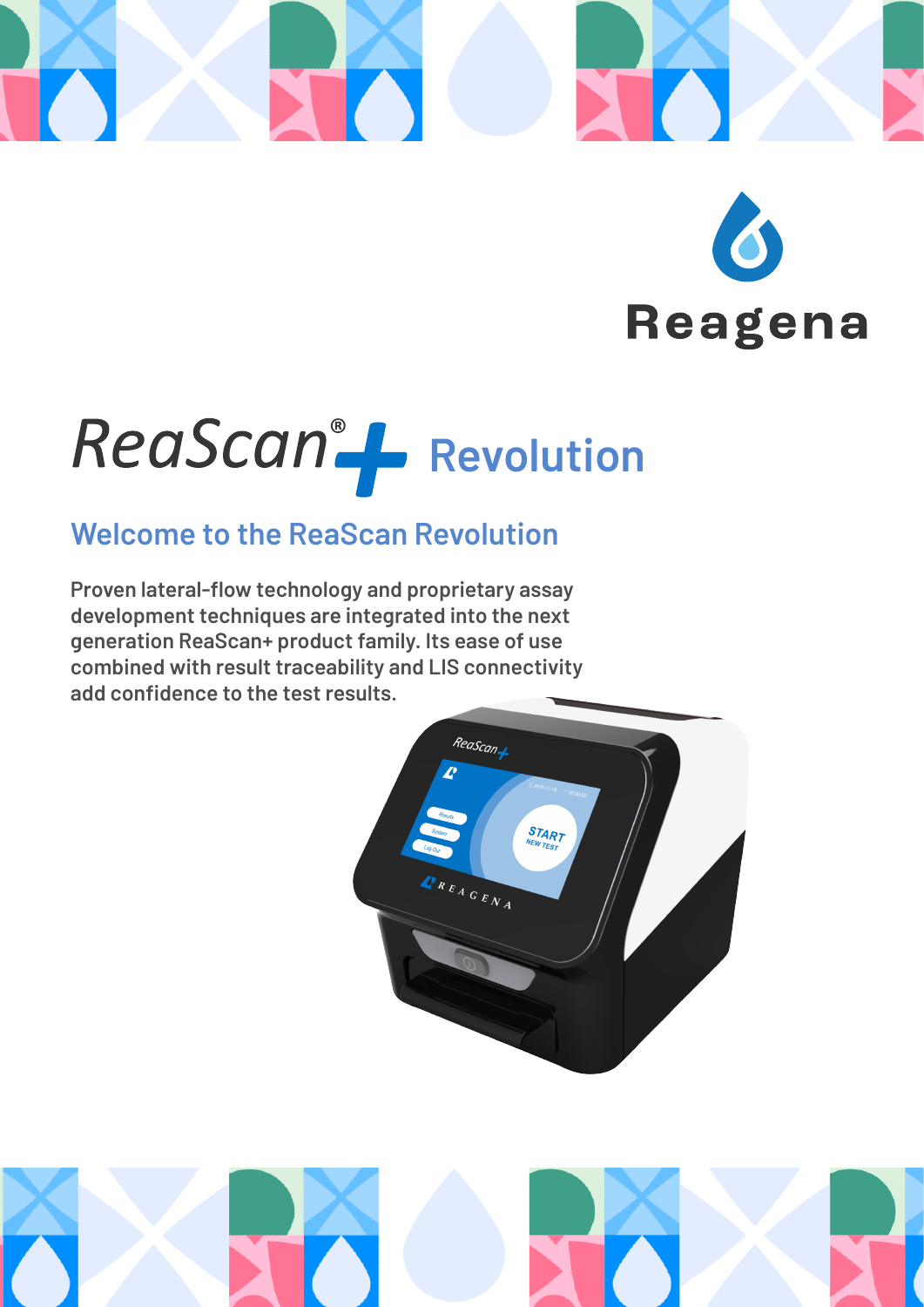

#### **The ReaScan Revolution**

**ReaScan+ reader is a compact rapid test device with an intuitive graphical user interface. It combines rapid and reliable results with ease of use. ReaScan+ reader offers the option of Immediate Reading or Incubation Mode (walk away) allowing flexible workflow in the laboratory.**

> **Up to 300 results are stored into the internal non-volatile memory**

**Touch screen with an easy to use User Interface supporting multiple languages**

**The 2D code on ReaScan cassettes is automatically scanned to verify the correctness of the test**



**User and Patient ID, date and time and test kit batch number are stored with each result for maximum traceability**

R**esults can be automatically transferred to the LIS or laboratory middleware**

**Optional 1D/2D barcode scanner to automate the input of sample or patient ID**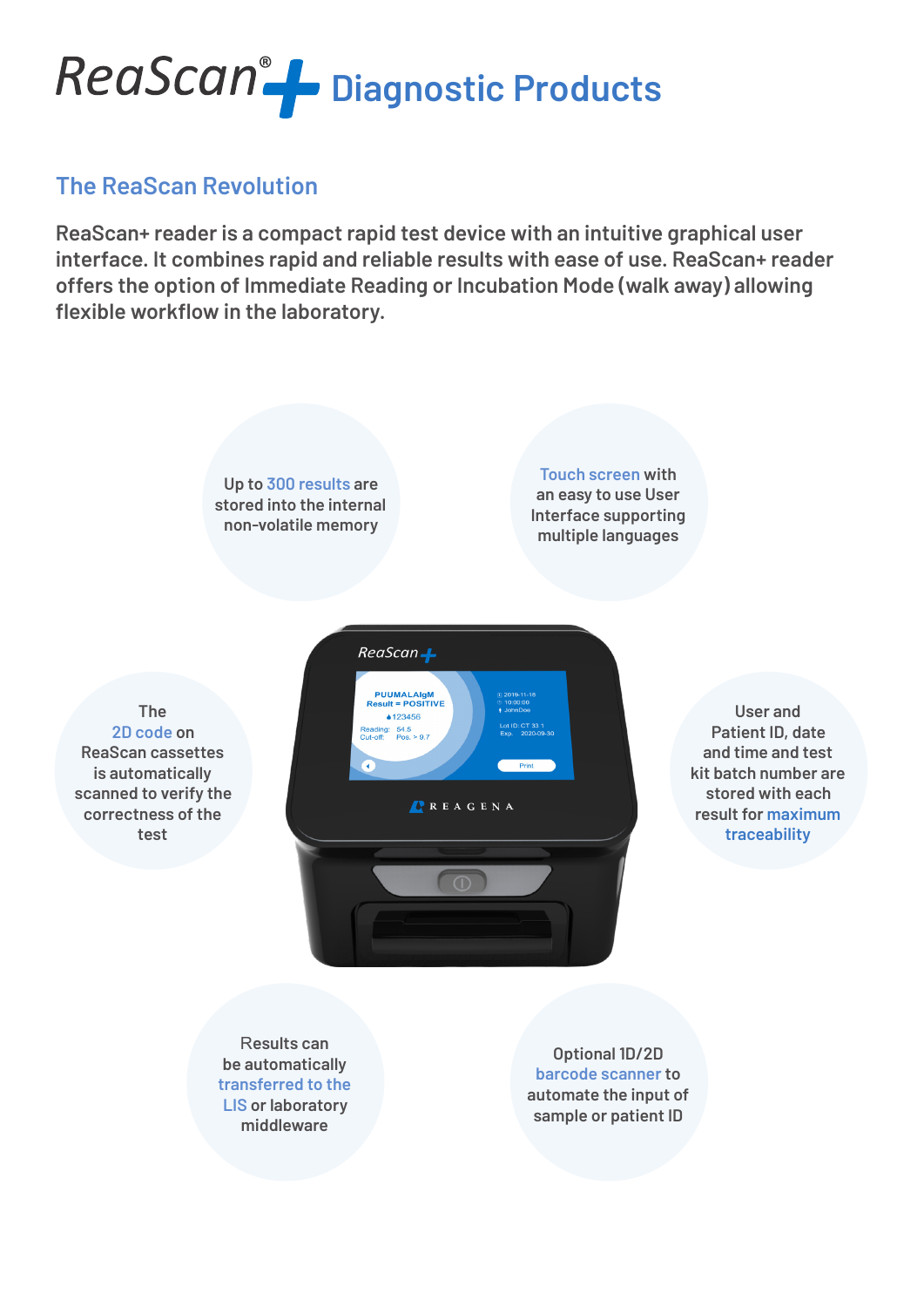#### **ReaScan+ C6 LYME IgG**

**Reagena is a pioneer in rapid diagnostics for zoonotic diseases and the novel ReaScan C6 LYME IgG is the latest addition to its portfolio. ReaScan+ C6 LYME IgG is intended for use as an aid for diagnosis of Lyme Disease. ReaScan+ C6 LYME IgG is a lateral flow rapid test intended for detection of Borrelia burgdorferi specific IgG antibodies in human serum and cerebrospinal fluid (CSF).**

### **ReaScan+ LYME IgM/IgG Combo (in the pipeline)**

**ReaScan+ LYME IgM/IgG Combo is a lateral flow rapid test intended for qualitative detection of Borrelia burgdorferi specific antibodies in human serum and cerebrospinal fluid (CSF). The test uses C6 (VlsE) and PepC10 (OspC) antigens in separated test lines. PepC10 generates an early IgM response and thus it is likely to react especially in acute Lyme disease.**

| <b>Product</b>              | Test performance                                                             | Packaging | Ref. number |
|-----------------------------|------------------------------------------------------------------------------|-----------|-------------|
| ReaScan+ C6 LYME IgG        | Specificity 99 % (CSF), 95 % (serum)<br>Sensitivity 97 % (CSF), 97 % (serum) | 10 tests  | 114313      |
| ReaScan+ LYME IgM/IgG Combo | Under evaluation                                                             | 10 tests  | 115103      |

**The diagnostic sensitivity of the ReaScan+ C6 LYME IgG was determined by analyzing 108 paired serum and CSF samples from definite LNB patients. The diagnostic specificity of the ReaScan+ C6 LYME IgG was evaluated by analyzing paired serum and CSF samples from 104 non-LNB patients. EQV results counted as positive.**

## **ReaScan CXCL13**

**ReaScan CXCL13 is a lateral flow rapid test for semiquantitative determination of CXCL13 in human cerebrospinal fluid CSF, which helps clinicians in the treatment decision for suspected Lyme neuroborreliosis (LNB) patients.** 

| <b>Product</b> | Test performance                                             | Packaging | Ref. number |
|----------------|--------------------------------------------------------------|-----------|-------------|
| ReaScan CXCL13 | Specificity 96 % Sensitivity 100 %<br>with cut-off 250 pg/mL | 10 tests  | 114253      |

**Performance was obtained by comparing ReaScan CXCL13 with a widely used CXCL13 ELISA (Human CXCL13/BLC/BCA-1 Quantikine, R&D Systems, Minneapolis, USA) with 225 patient samples with a suspected diagnosis of LNB. Ref.: Pietikäinen A, et al, Point-of-care testing for CXCL13 in Lyme neuroborreliosis, Diagn Microbiol Infect Dis (2018), https://doi.org/10.1016/j.diagmicrobio.2018.02.013.**

## **ReaScan TBE IgM**

**ReaScan TBE IgM is a lateral flow rapid test for qualitative detection of tick-borne encephalitis (TBE) virus specific IgM antibodies in human serum and cerebrospinal fluid (CSF).**

| <b>Product</b>         | <b>Test performance</b>                                                       | Packaging Ref. number |        |
|------------------------|-------------------------------------------------------------------------------|-----------------------|--------|
| <b>ReaScan TBE IgM</b> | Specificity 100 % (CSF), 98 % (serum)<br>Sensitivity 92 % (CSF), 99 % (serum) | 10 tests              | 114106 |

**Performance was evaluated with 172 serum samples from earlier diagnosed TBE patients and 141 TBEV IgM negative serum samples. See Albinsson B et al. 2020. Multi-laboratory evaluation of ReaScan TBE IgM rapid test, 2016 to 2017. Euro Surveill. 2020 Mar;25(12).**

## **ReaScan Hantavirus**

**Reagena is an undisputed leader in Hantavirus rapid diagnostics. Reagena offers rapid tests intended for qualitative detection for Puumala virus and Dobrava or Hantaan virus specific IgM antibodies from human serum or plasma. Test results are used as an aid in the diagnosis of acute Hantavirus infections.**

| <b>Product</b>              | <b>Test performance</b>           | Packaging | Ref. number |
|-----------------------------|-----------------------------------|-----------|-------------|
| ReaScan+ PUUMALA IgM        | Specificity 99 % Sensitivity 98 % | 10 tests  | 115105      |
| ReaScan DOBRAVA-HANTAAN IgM | Specificity 97% Sensitivity 95%   | 10 tests  | 114102      |

**Performance of each test was obtained when evaluating test performance with panels of confirmed patient samples.**